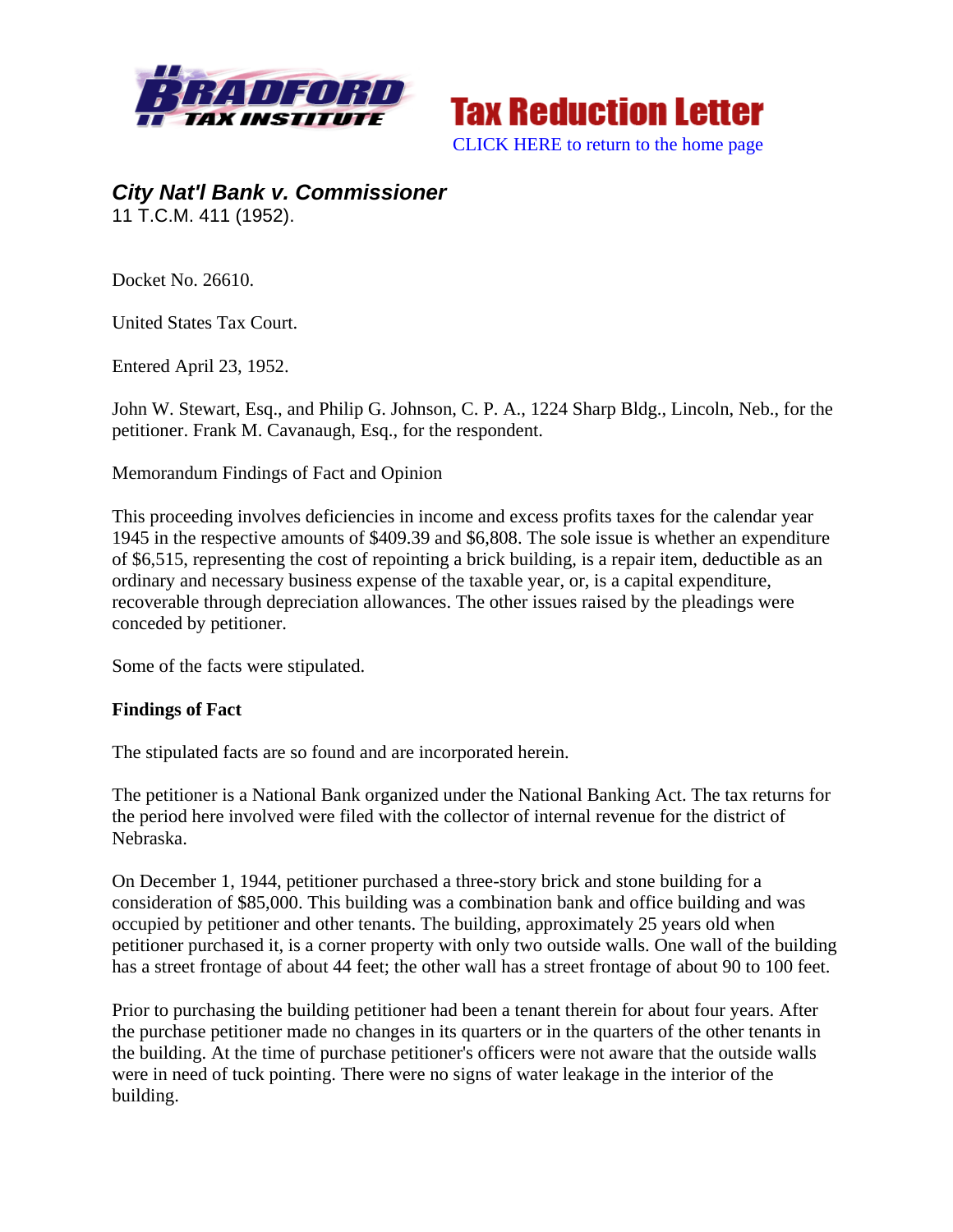About 30 days prior to September 7, 1945, a contractor by the name of Sivadon approached the petitioner, seeking a contract to clean and tuck point the two outside walls. After determining that the work should be done, and that Sivadon's prices therefor were reasonable, the petitioner and Sivadon, on September 7, 1945, entered into a contract, whereby Sivadon agreed to clean and tuck point the two outside walls of the bank building for the sum of \$6,515.

The pertinent provisions of their contract read as follows:

\* \* \*

"Remove all the loose and decayed parts of mortar and surface also dirt deteriorations etc. from above mentioned surface Selica Blasting Method, to which will clean, surface, and leave surface conditioned for the application of Tuck Pointing. At the completion of said cleaning, refill, or Tuck Point all mortar joints of brick and stone with depression of 1/16 inch or more with a high grade cement water tempered (hand tool pressure method).

"It is understood by and between two parties, that all work is to be done in a mechanical like manner and the above mentioned surface is to have the appearance, heat and weather resisting condition of new.

"Sivadon agrees to furnish all equipment, material, and labor for the sum of —

| Cleaning    |             |
|-------------|-------------|
| and         | \$3,865.00  |
| resurfacing |             |
| "Tuck       | \$2,650.00  |
| Pointing    |             |
|             | \$6,515.00" |

\* \* \*

Sivadon completed the work required by the contract about October 24, 1945. He was paid the contract price of \$6,515 during 1945.

The work performed under the contract consisted of cleaning the surface of the walls of dirt, stains, and loose or decayed parts of mortar by the sand blasting method. After the walls were cleaned the mortar joints between the bricks which had a depression of 1/16 inch or more were refilled, or tuck pointed, with a high grade cement 412\*412 water tempered mortar applied by the hand tool pressure method. It was not necessary to tuck point each head joint and bed joint of each brick in the outside walls, which is referred to in the trade as a solid job of tuck pointing. The tuck pointing work performed by Sivadon was a patch job and not a solid job of tuck pointing. No bricks were replaced by Sivadon and the outside walls were not resurfaced or water-proofed.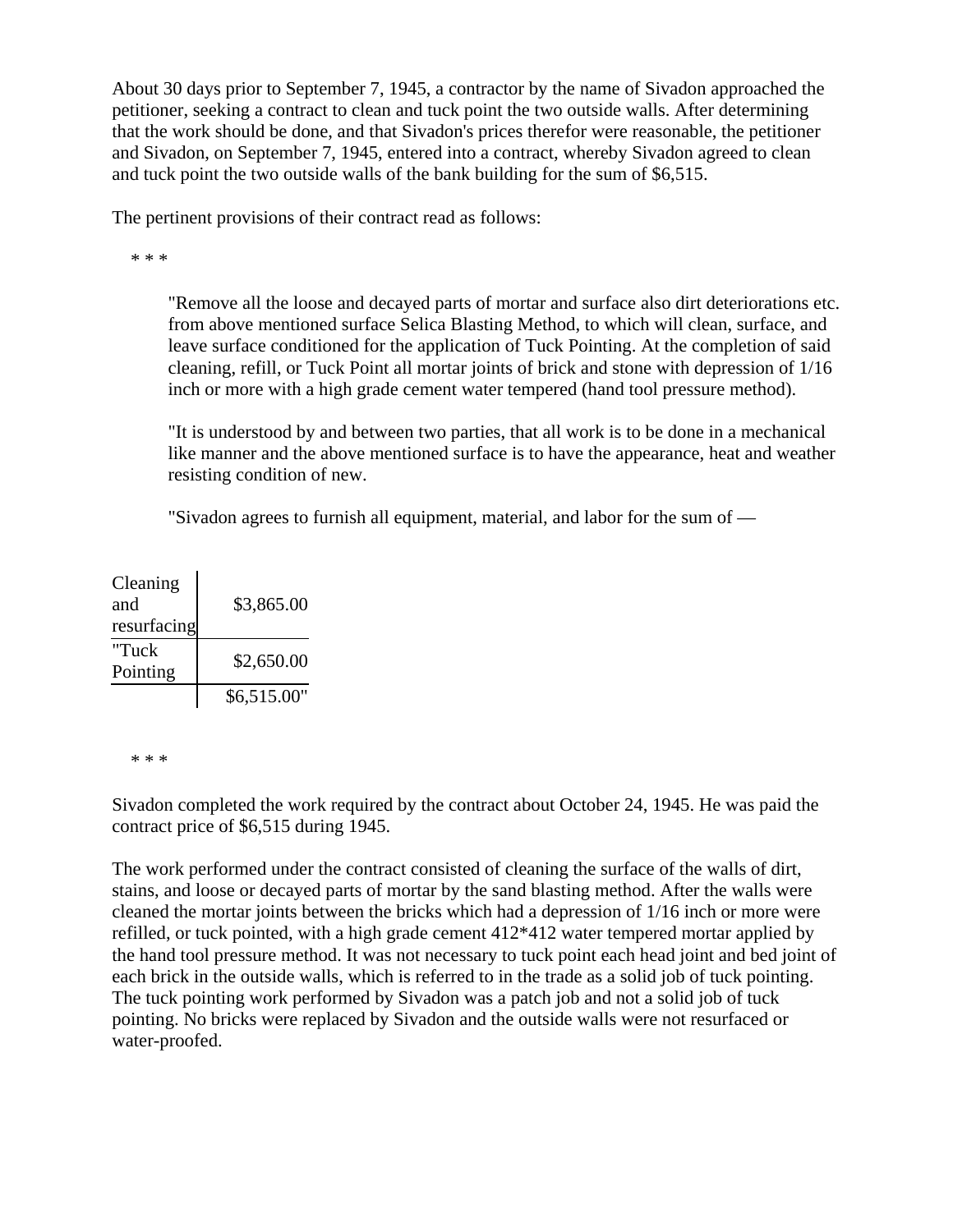The purpose of tuck pointing is to prevent premature depreciation by keeping water, ice and snow out of the joints between the bricks. Tuck pointing does not add to the normal life of a building; it enables a building to have a normal life. Tuck pointing does not alter the building so it can be put to a new or different use nor does it appreciably increase the value thereof.

The amount expended by petitioner in the taxable year in cleaning and tuck pointing the outside walls of its bank building was a repair item deductible as an ordinary and necessary business expense.

## **Opinion**

 $\overline{a}$ 

## RICE, Judge:

Section 23 (a) of the Internal Revenue Code authorizes a taxpayer to deduct all the ordinary and necessary expenses paid or incurred during the taxable year in carrying on its trade or business. In this case petitioner deducted the cost of cleaning and tuck pointing its bank building as an expense chargeable against its 1945 income. Petitioner contends that the work done did not add materially to the value of the building and did not appreciably prolong its life, but served only to keep it in an ordinarily efficient operating condition, as provided in respondent's regulations. Reg. 111, section 29.23(a)-4.<sup>1</sup> Respondent contends that the expenditure was capital in nature, and relies upon that portion of the same regulations which states that repairs in the nature of replacements, to the extent that they arrest deterioration and appreciably prolong the life of the property, should be charged against the depreciation reserve. \* \* \*."

The distinction between repair items and capital expenditures was discussed in Illinois Merchants Trust Co., Executor, 4 B. T. A. 103 (1926) [Dec. 1452]. There, as here, the parties relied on different sentences of the applicable regulations. The pertinent portion of that opinion states, p. 106:

"It will be noted that the first sentence of the article [Article 103 of Regulations 45] relates to repairs, while the second sentence deals in effect with replacements. In determining whether an expenditure is a capital one or is chargeable against operating income, it is necessary to bear in mind the purpose for which the expenditure was made. To repair is to restore to a sound state or to mend, while a replacement connotes a substitution. A repair is an expenditure for the purpose of keeping the property in an ordinarily efficient operating condition. It does not add to the value of the property, nor does it appreciably prolong its life. It merely keeps the property in an operating condition over its probable useful life for the uses for which it was acquired. Expenditures for that purpose are distinguishable from those for replacements, alterations, improvements or additions which prolong the life of the property, increase its value, or make it adaptable to a different use. The one is a maintenance charge, while the others are additions to capital investment which should not be applied against current earnings. \* \* \*"

<sup>&</sup>lt;sup>1</sup> REG. 111, SEC. 29.23(a)-4. REPAIRS. — The cost of incidental repairs which neither materially add to the value of the property nor appreciably prolong its life, but keep it in an ordinarily efficient operating condition, may be deducted as expense, provided the plant or property account is not increased by the amount of such expenditures. Repairs in the nature of replacements, to the extent that they arrest deterioration and appreciably prolong the life of the property, should be charged against the depreciated reserve if such account is kept. \*\*\*